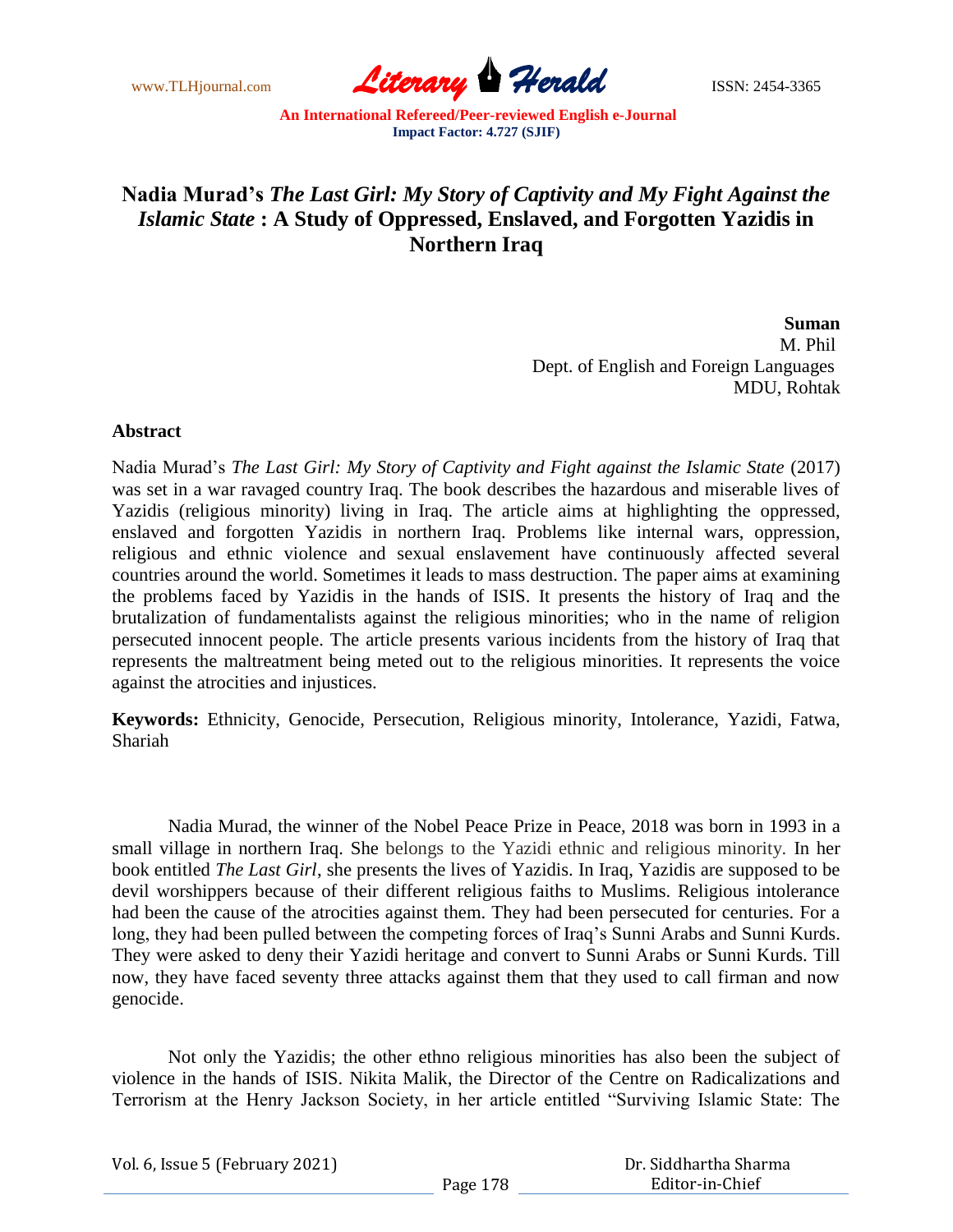

Plight of the Yazidi Community" has focused on the propaganda of ISIS. The issue 4 of *Dabiq*, has provided more justifications for sexually abusing captured Yazidi women, declaring that enslaving the non-believer women, and taking the women as concubines is part of Shariah that cannot be criticized.

With this book, the author has presented the oppressed Yazidis in Iraq. They were oppressed and enslaved because of their religious beliefs. They believe that before God made man, he created seven divine beings, who were manifestation of himself. Later, God sent his chief angel Tawusi Melek on earth Melek sees Adam on earth, whom God has made immortal and perfect.

According to Yazidis, Melek is their God and they think that it is only because of the divine wisdom of him, they exist in the world. But this belief has made them devil worshipper; because Muslims claim that Melek has defied Adam and therefore God. Tawusi Melek they say, is : "God's chief angel, like Iblis, the devil figure in *Quran*"(28). This religious intolerance leads to mass destruction and genocide. The larger groups did heinous acts of violence to the minorities and forgot the basic religion of humans that should be humanity only.

Nadia has criticized the misinterpretation of various scholars to Yazidi religion. She says that this misinterpretation has terrible influences. She expresses her frustration towards the scholars, who are unfamiliar with the Yazidi oral tradition- that they say that Tawusi Melek was sent to hell for refusing to bow to Adam, which is not true. Further she adds that: "The story we use to explain the core of our faith and everything we think of as good about the Yazidi religion is the same story others use to justify genocide against us"(28).

Through this book, Nadia has also presented the history of Iraq under Saddam's regime. He was a dictator, who made his opponent lives more miserable. Anyone who dared to raise voice against him was killed brutally. Even the leaders of opposition were not spared. He was a religious fundamentalist who want to eradicate all the religious minorities from Iraq. Earlier there were no school in Kocho, in 1970's a new school was opened in the village, under Saddam. The education was in Arabic because it was the language of Sunni Arabs and Saddam was also a Sunni Arab. Yazidis were not depicted in history books and Kurds, who were with the Yazidis at the time of crisis; are depicted as threats to the Arabs. Broadly speaking, the education the Arabs imbibed resulted in Sunni Arabs joining ISIS. As the writer tells us: "Saddam had tried to get loyalty from Yazidis so they would side with him against the Kurds and fight in his wars"(33). Sanctions on Iraq were imposed by United Nations after the Saddam's invasion of Kuwait in 1991, hoping that it would limit the president's power, but these sanctions made the lives of poor people more drastic. Prices of the things hiked and Yazidis, who were already on the margins, suffered more.

In Januray 2014, the civil war in Iraq was started due to the fall of Fallujah. Fallujah is a city in the Iraqi Province of Al - Albar. The city was capture and controlled by ISIS and got victory over Iraqi government. The brutalities of ISIS were everywhere in Iraq. People were killed. The organization became stronger than the governments and resulted in forced resignation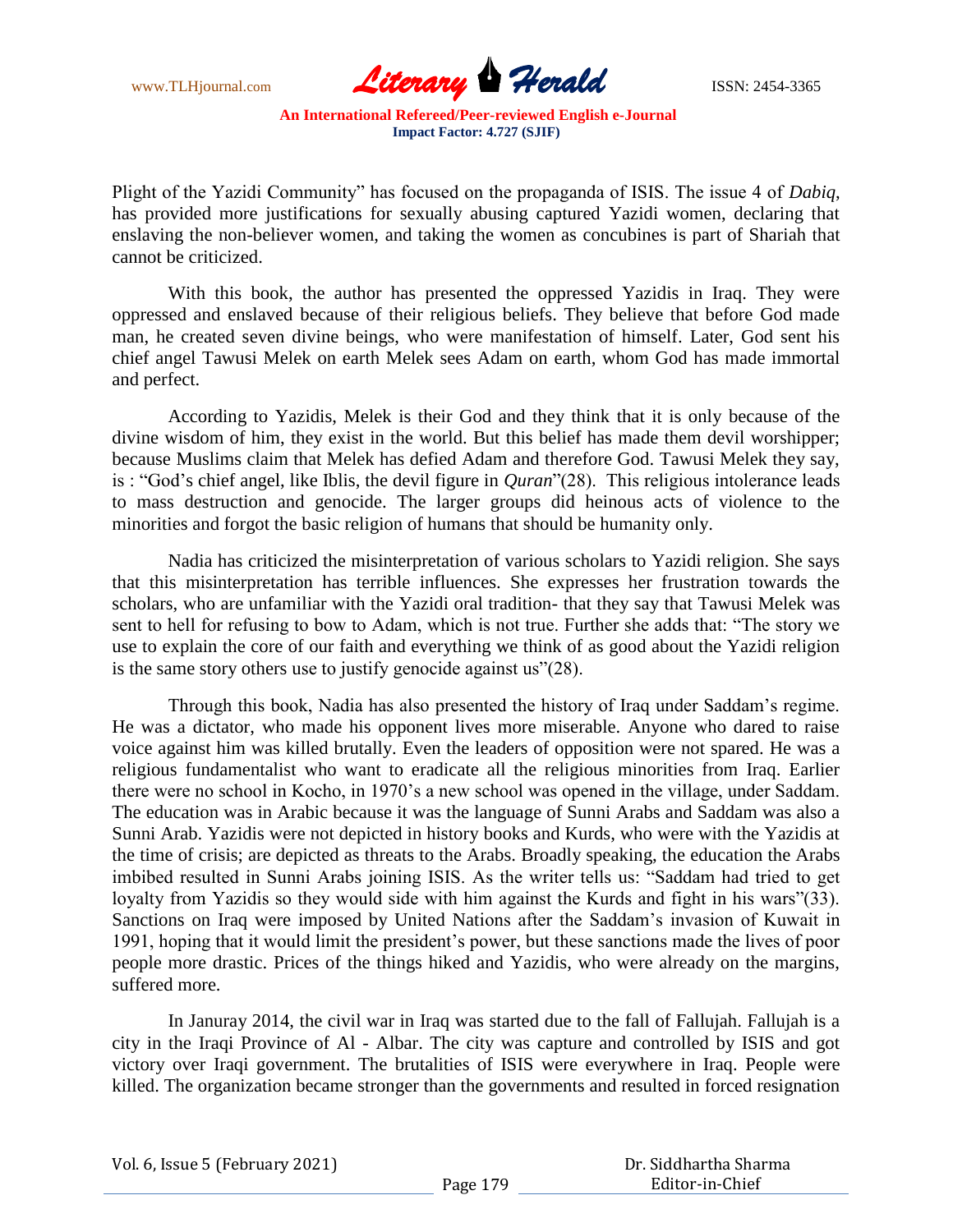

of Iraqi Prime Minister, Nouri al- Maliki. In the same year, ISIS had started to seize the northern states of Iraq, where Kocho was also situated.

Nadia Murad had witnessed ISIS. She was in the last year of her high school when ISIS knocked Kocho. At first, the villagers couldn't understand the happenings in the village but later announcements were made by the ISIS militants. As the writer tells "We are surrounded by three sides by Daesh!" they protested, using the Arabic term for ISIS"(54). The fear among the Yazidi roused; as they were watching on television about the killings of religious minorities in the hands of ISIS. Some of the men wanted to fight back, but couldn't; because it was clear that their retort will lead to ferocious results.

There was fear everywhere in Kocho. Some of the people had started to escape to Mount Sinjar, a sacred place, where the temple is situated People have faith that the mount will save them from the enemies. They took their children to the mount with them. But their escape could not succeed. The children were died due to starvation and dehydration.

Nadia, a courageous Yazidi women wanted to revolt from the very beginning. She dared to stop the militant's truck by standing in the front. She was inspired by her father. Though, she was not happy with the second marriage of his father with Sara; but never uttered a word against him. She was fond of her father's bravery. He was against injustices on any basis. He used to raise his voice against evils. One day he encountered a heart attack and died. Time and again, she, along with her family misses the head of the family. The author feels her father's absence. She thinks that if her father be there in Kocho, the condition would have been different. He might have dealt them with more courage instead these Peshmerga and other parties.

The story of the book revolves around Nadia. She has told about her experiences as a captive of Islamic states. With her story, the real face of ISIS came out. In the name of religion, Yazidis were oppressed and justified for the treatment. The terrorist groups made their own interpretation of Islam. Thousands of Yazidis were made slaves. Even the pamphlets and magazines were also released to provide more guidelines to the captives that they can be raped systematically.

ISIS took sexual violence as a weapon of war. Nadia was sold in the markets and on Facebook by ISIS militants. They were forced to convert but not killed. After the conversion, they were made Sabayas. It was approved by the Research and Fatwa Department to make Yazidi girls as sex slaves. The bureaucracy of evil on a large scale can be easily seen through the depiction of the incidents by the author. As the writer says:

It was the first time I had heard the Arabic word applied to me. When ISIS took over Sinjar and began kidnapping Yazidis, they called their human spoils sabaya (sabiyya in singular), referencing to the young women they would buy and sell as sex slaves. This was part of their plan for us, sourced from an interpretation of *Koran* that had long been banned by the world's Muslim communities, and written into the fatwas and pamphlets ISIS made official they attacked Sinjar. Yazidi girls were considered infidels, and according to the militant's interpretation of the *Koran,* raping a slave is not a sin. (123)

| Vol. 6, Issue 5 (February 2021) |  |
|---------------------------------|--|
|---------------------------------|--|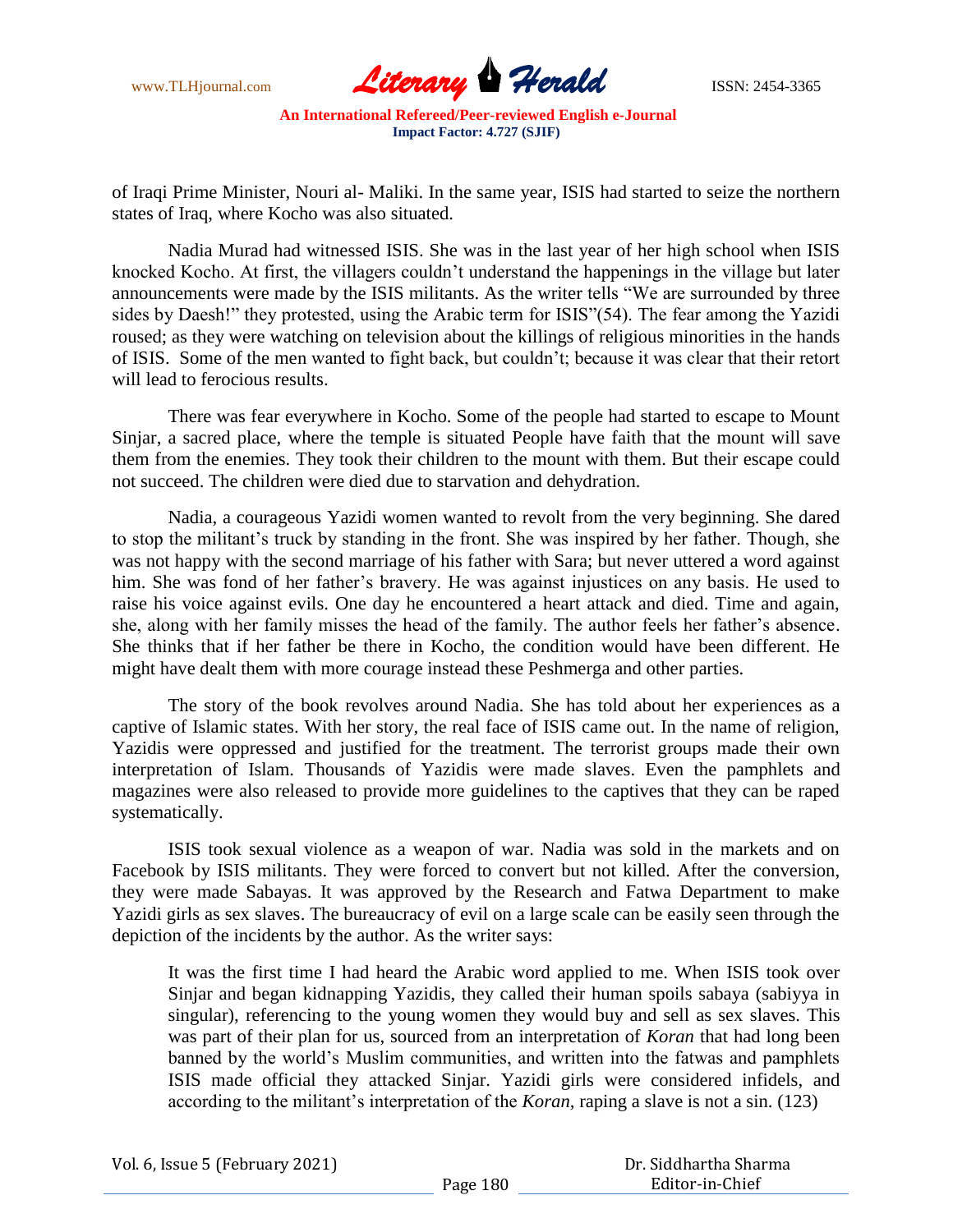

Mosul was serving as the capital of the Islamic State in Iraq. Taking over the city was a huge history for ISIS. The Kurdish and central Iraqi forces, meanings, swore that they would take the city back from the Islamic State militants. Young girls were taken to the slave markets in Mosul. There were a large number of militants came to buy the girls. Girls were selected by people, who were leaders and the other bureaucrats. Hajji Salman, a judge in Mosul, took Nadia with him. For him, Yazidis were infidels. He was happy with such treatment of Yazidis. Later, he took Nadia to court and converted into Islam. Nadia became a Sabaiyya of Hajji Salman. She was raped by him every day in his captivity. Many a times, she tried to escape but could not succeed in early attempts. One day, she was caught by the guards of Hajji Salman while escape. The punishment was rather more ferocious. She was raped by three guards until she became unconscious. The next day, she was sold to some other man, Hajji Amer. One day, she managed to escape from Hajji Amer's house and reached to a Muslim family in Hamdaniya. The family helped her in all possible ways. She contacted to her brother. The son of the family, Naseer took the risk to send her to her family living in the refugee camps. Naseer pretended to be the husband of Nadia, so that no one questions her about identity. They got success and Nadia was with her family. Many of the girls were escorted from ISIS. Sometimes, a large amount had to give the militants to release the girl captive.

History has been the witness of atrocities against the religious and ethnic minorities. Nobody can forget Adolf Hitler, a German politician and the leader of Nazi Party, who was the mastermind of the Holocaust. It was a preplanned genocide and led by a racist spirit that regarded Jews as "parasitic vermin" worthy only of eradication. Nazis condemned all of Europe's Jews for ruination.

The brutal killings of Yazdis in Iraq, is known to everyone. In the name of religion, ISIS violated the entire Iraq. Religious minorities had to go through harsh punishments. They were either sentenced to death or converted. The author, through her witnessed eye and experiences has expressed the reality of Islamic State. *The Last girl* is not only a memoir; it takes the reader to the history of Iraq where the larger groups had been the cause of the sufferings of the minorities. Yazidis suffered because of their religious beliefs and more prominently for being poor. Poor are always the easy targets of the people in power. Yazidis had no jobs and education in the past. They were not even the part of constitution under Saddam's era. Later in 2005, they were mentioned as religious minorities and became the part of the constitution but the violence against them didn't stop. Even today, there are a large number of Yazidis who are the captives of ISIS. With this book, Nadia wants to tell the world about the story of the Yazidis in Iraq and wants ISIS to justice. At last she says that: "I want to be a last girl in the world with a story like mine"(306).